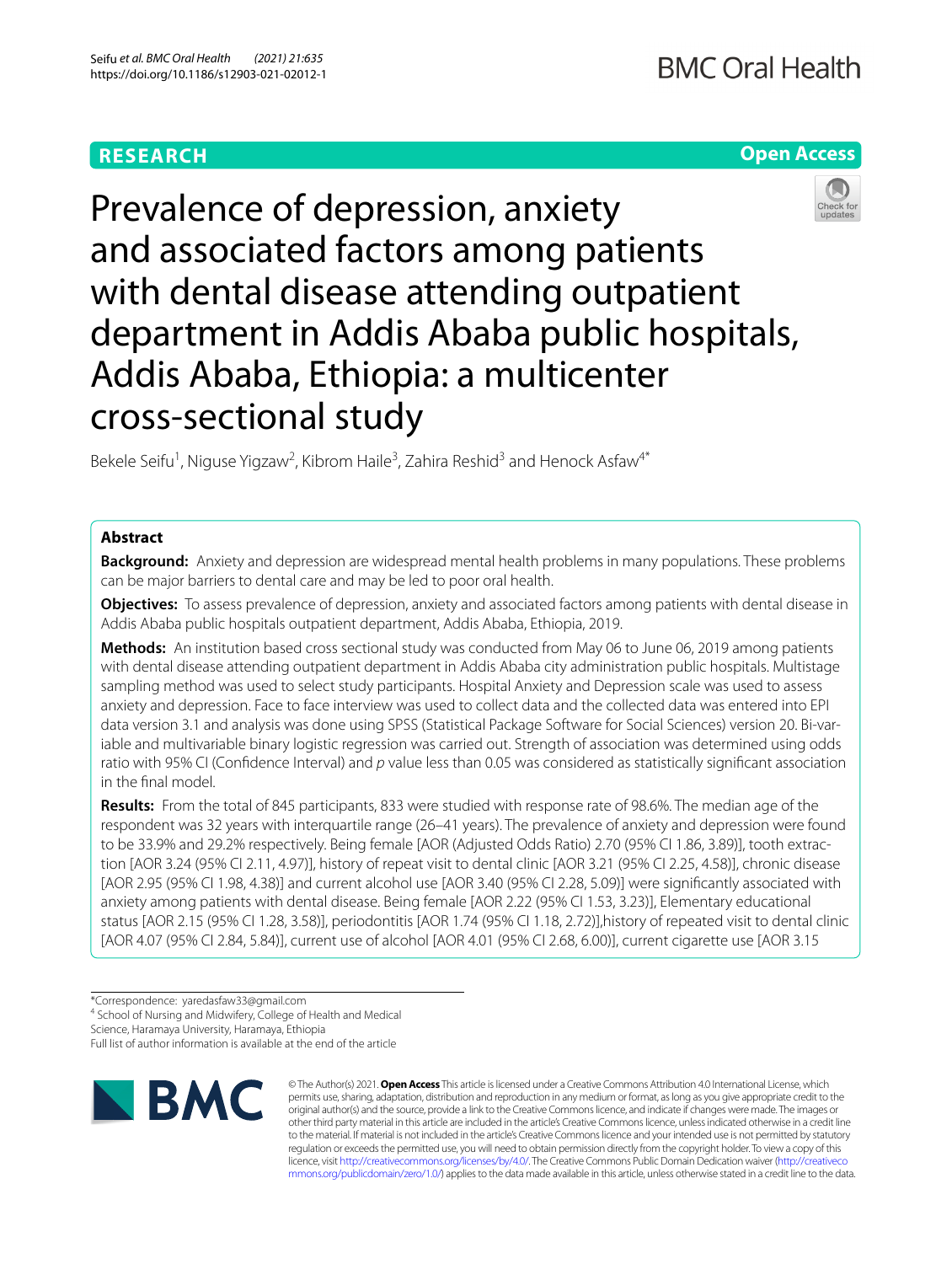(95% CI 1.42, 7.00] and irregular tooth brushing [AOR 2.22 (95% CI 1.53, 3.23]were signifcantly associated with depression among patients with dental disease.

**Conclusion:** Anxiety and depression were high among people with dental disease. Tooth extraction and having chronic disease were signifcantly associated with anxiety. Elementary educational status, periodontitis, current cigarette smoking and irregular tooth brushing pattern were signifcant association with depression. History of repeat visit to dental clinic, current alcohol use and female sex were signifcantly associated with both depression and anxiety. Based on the fnding of this study early screening and treating of anxiety and depression, also identifying those associated factors are important at dental clinic.

**Keywords:** Depression, Anxiety, Dental diseases, Public hospitals, Addis Ababa, Ethiopia

# **Introduction**

Oral diseases are serious and the most prevalent chronic diseases globally. The economic impact for its treatment accounts to be 5% of total health care costs. Dental diseases are high among disadvantaged and poor population groups both in developed and developing countries. The common dental diseases are periodontal disease, pulpits, gingivitis, oral mucosal lesion, root stamp and oral manifestation of Human Immune virus (HIV) infection. Among those, periodontal disease is the eleventh most prevalent dental disease worldwide and its major causes are behavioral factors (poor oral hygiene and cigarette smoking)  $[1-3]$  $[1-3]$ .

Depression is a mental disorder which characterized by clinical features of low mood, loss of interest in activity, unintended weight change, sleep problem, psychomotor agitation or slowness, decreased energy, feeling worthless and hopeless, having difficulty of decision making and having repeated thoughts of harming oneself or suicide [\[4](#page-10-2)].

Anxiety is an alerting signal; it warns of impending danger and enables a person to take measures to deal with a threat and can be viewed as a family of related but distinct mental disorders, which include panic disorder, agoraphobia, specifc phobia, social anxiety disorder or phobia, and generalized anxiety disorder [[5\]](#page-10-3).

The World Health Organization (WHO) report stated that, the prevalence of anxiety disorder in the global population in 2015 is estimated to be 3.6%, and it is more common among females 4.6% than males 2.6% at the global level. Generally, 264 million people are living with anxiety disorders globally and its prevalence rate is substantially high in general population [\[6](#page-10-4)].

Depression and anxiety are common mental disorders which have adverse efect on person's quality of life. People with both clinically signifcant depression and anxiety often have greater severity of diseases in general, less control of respiratory problem(asthmatic), longer bed occupancy, more visit primary health care, and more consume medications(pain killer) and they are also associated with stress and/or anxiety, so they may change course and prognosis of the other medical illnesses [\[7](#page-10-5), [8](#page-10-6)].

Study showed that, 73%-79% of individuals have experienced at least some anxiety during dental treatment, whereas it has been estimated that one in every five patients who attend for checkups to dentist or physician experience clinically signifcant symptoms of depression [[9,](#page-10-7) [10](#page-10-8)].

Dental health professionals including dental surgeons spend a lot of time treating patients who present with depression and anxiety or with physical illnesses which show remarkable underlying emotional problems [\[11](#page-10-9)]. However, some recognizable psychopathologies like depression and anxiety are frequent in patients visiting to dental outpatient department, more of which go unidentifed, unconcerned and hence untreated [\[12](#page-10-10)].

A variety of studies done across the world revealed that the prevalence of depression and anxiety among patients with dental disease were Sweden [[13](#page-10-11)], 4.8% and 6.8%, Pakistan, [\[14](#page-10-12)] 11.2% and 22.5%, Turkey [[15](#page-10-13)] 41% and 36% and Finland [[16](#page-10-14)] 26% and 10% respectively.

The most frequently reported factors correlated with depression and anxiety among patients with dental diseases were being females [[15,](#page-10-13) [17,](#page-10-15) [18\]](#page-10-16), older age [[18\]](#page-10-16), less education  $[18]$  $[18]$  $[18]$ , less income  $[16, 18]$  $[16, 18]$  $[16, 18]$  $[16, 18]$ , not having a dental visit within the year  $[18]$  $[18]$ , periodontitis  $[19]$ , poor oral hygiene [[20\]](#page-10-18), smoking [[19\]](#page-10-17) and alcohol use [[21\]](#page-10-19).

There is paucity of epidemiologically reliable data on depression and anxiety among patients with dental diseases in Ethiopia. Therefore current study was aimed to assess the prevalence of depression, anxiety and associated factors among patients with dental disease attending outpatient department in Addis Ababa public hospitals.

# **Materials and methods**

### **Study area and period**

Addis Ababa is a capital city of Ethiopia. It is located 9.02 latitude and 38.75 longitudes and it is the largest city with ten sub cities  $[22]$  $[22]$ . There are twelve public hospitals in the city. Among this ten have large dental outpatient services in the city which serves five days each week. The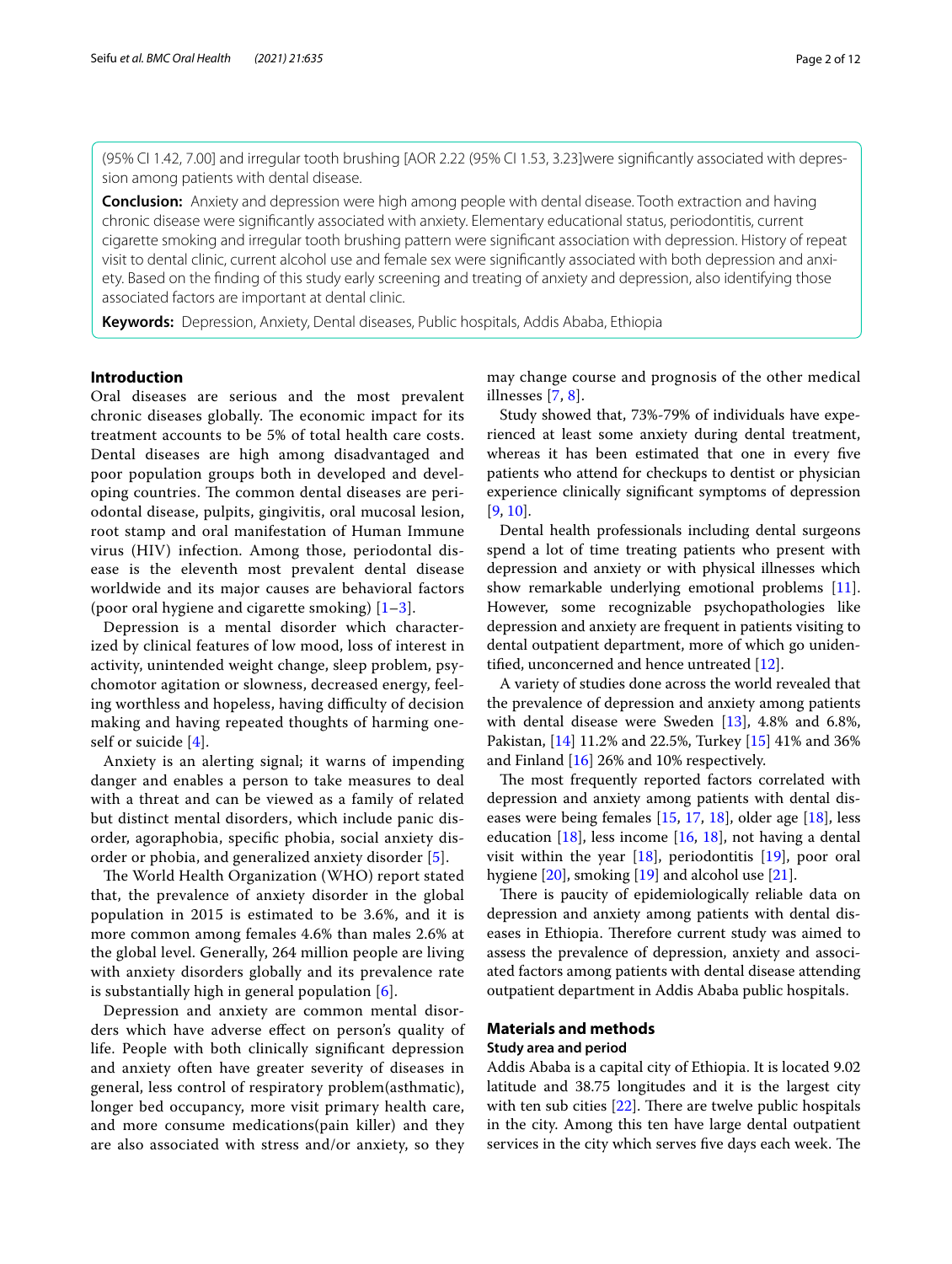study was conducted among four randomly selected hospitals with an average monthly patient fow of, in Zewditu Memorial referral hospital, Yekatit-12 hospital Medical College, Menelik II hospital, and Ras Desta Damtew Hospital. Totally, four hospitals host for an average of 2545 dental outpatients per month. The data was collected from May 06 to June 06, 2019.

#### **Study design and population**

Institutional based quantitative cross sectional study design was employed. All patients with dental disease attending outpatient dental clinics in Addis Ababa public hospitals whose age is 18 years and above and critically ill patients were excluded.

### **Sample size determination and sampling procedure**

The optimum number of samples required for the study was estimated using single population proportion formula considering the assumption of proportion of the prevalence of anxiety and depression among adult dental out patients was unknown in Ethiopia;  $P = 50\% = 0.5$  was used, d=margin of tolerable error tolerated= $5\%$ =0.05  $Z=95\%$ confidence interval (CI) = 1.96.

Where:



Since this was multistage sampling method multiplying the result by 2 design effect i.e.  $ni = 384 \times 2 = 768$ . Then considering 10% non-response rate,  $768 \times 10\% = 77$ . Therefore,  $768 + 77 = 845$  was final sample size.

Concerning sampling procedure, the study was carried out by using multi stage method. Lottery method was used to select four hospitals out of ten public hospitals providing dental care under Addis Ababa city administration. Then systematic random sampling technique was used to select study participants at dental outpatient clinics from these hospitals during the study period. Samples were taken proportionally from each included hospital (Fig. [1\)](#page-2-0).

#### **Data collection tool and procedure**

The data was collected by using standard tools. Sociodemographic variables were collected by using structured

<span id="page-2-0"></span>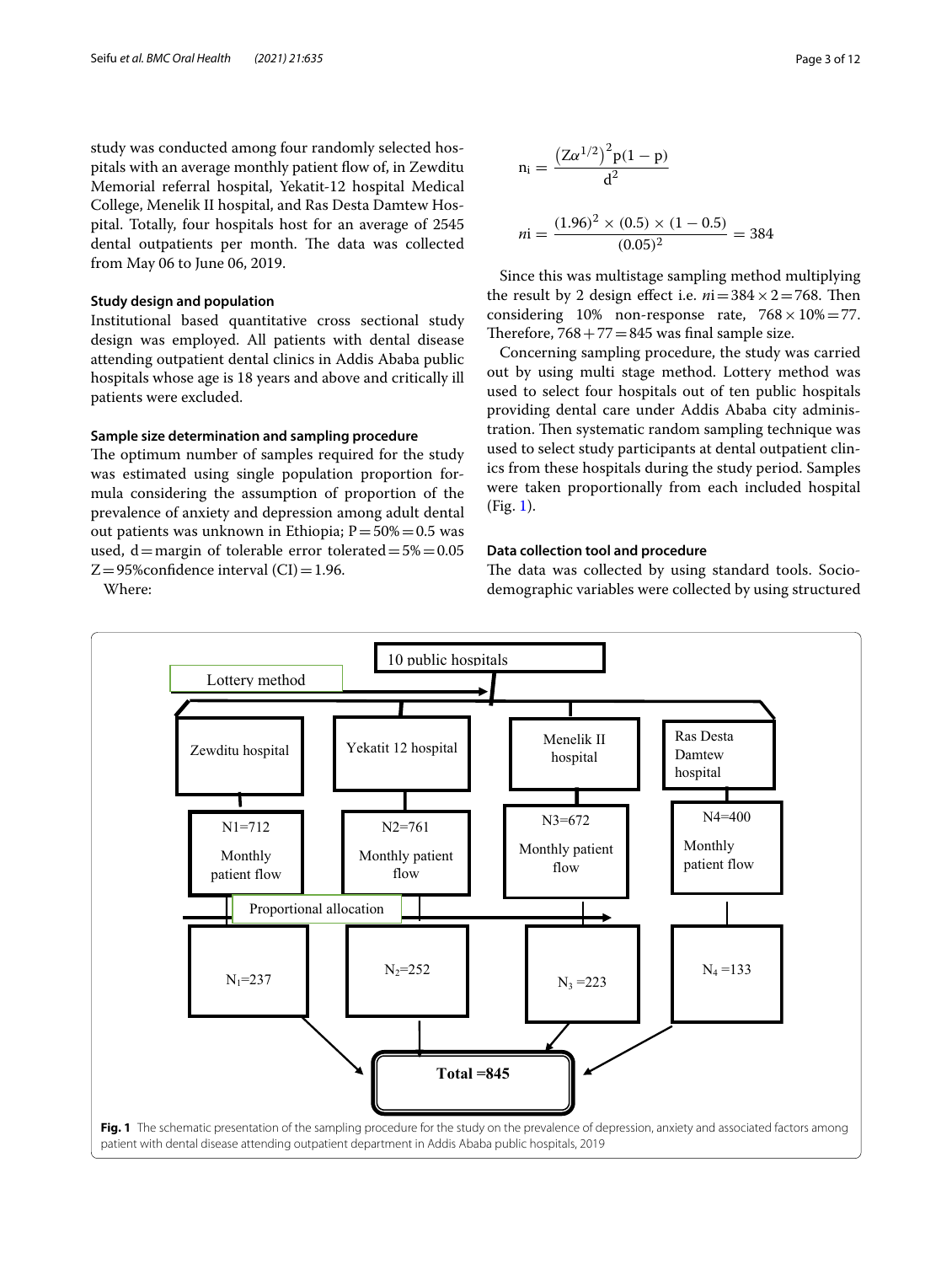questionnaire. Clinical factors were collected by semistructured questionnaires. For substance-related factors, ASSIST which is a brief screening questionnaire developed by the World Health Organization to fnd out about people's use of psychoactive substances will be used to assess current and ever substance use history of the subject. Oral malodor and oral hygiene habit were assessed by structured questions.

The dependent variables such as depression and anxiety were measured by Hospital Anxiety and Depression scale (HADS). HADS is a 14-item questionnaire, commonly used to screen symptoms of anxiety and depression, has 7-item sub-scales for each. It was previously being translated into Amharic and validated in Ethiopia and it has been used for institutional based study. Its internal consistency was 0.78 for anxiety, 0.76 for depression subscale and 0.87 for the full scale of HADS. The intra-class correlation coefficient was 80%, 86%, and 84% for HADS-A, HADS-D subscales, and HADS, respectively. The scales use a cut off score  $\geq$ 8 for both anxiety and depression [[23\]](#page-11-0). Social support was measured by Oslo social support scale(oslo-3), the sum score scale ranging from 3–14, which has three categories: poor support 3–8, moderate support 9–11 and strong support 12–14 [[24\]](#page-11-1) and income was measured by 2017 updated world Bank Atlas method [[25\]](#page-11-2).

#### **Data processing and analysis**

The collected data was entered into EPI data version 3.1 and analysis was done using SPSS version 20. Bi-variable and multivariable binary logistic regression was carried out. Association was checked between dependent and independent variables.

Independent variables with *p* value less than 0.20 in bi-variable logistic analysis was ftted in to multivariable logistic regression to identify independently associated factors in the model; Strength of association was determined by using odds ratio with 95% CI and *p* value less than 0.05 was considered as statistically signifcant association in the fnal model.

# **Data quality control**

The questionnaire having different sections was translated from English to Amharic language by psychiatry professionals. Then it was translated back to English by language expert to check for consistency and understandability of the tool. One day training was given for data collectors and supervisors on how to use the questionnaire, sampling techniques, ethical principles, and data managements and how to identify participants and referral process. Pretest of data collection tools was carried out on 5% of the sample before conducting the study with Cronbach's  $\alpha$  = 0.70 and 0.71 for anxiety and depression respectively. Supervision was held regularly during data collection period on completeness and consistency of collected data.

### **Ethical consideration**

Ethical clearance was obtained from the Ethical Review Board of University of Gondar, Amanuel Mental Specialized Hospital and Addis Ababa Public Health Research and Emergency Management Directorate. A formal letter of support was obtained from Amanuel Mental Specialized Hospital and Addis Ababa city Administration health bureau and submitted to Zewditu Memorial hospital, Yekatit-12 hospital Medical College, Menelik II hospital and Ras Desta Damtew hospital. Before questionnaire was administered to any eligible participant written and verbal consent was obtained from each study participant after the study objective explained to them in detail by the data collectors. The right was given to the study participants to refuse or discontinue participation at any time they want and the chance to ask any thing about the study. For the purpose of confdentiality, the participant's name and personnel information was maintained at the time of data collection and assured throughout the study period. Data collectors were putted their signature for verbal consent they obtained for the interview from the respondents. For depressed and anxious cases, recommendation was given to link to psychiatric unit of each hospital and those who scored beyond the cut off point to both depression and anxiety were linked to psychiatric service for further evaluation and treatment.

## **Results**

## **Socio‑demographic characteristics**

A total of 845 study participants were studied, giving a response rate of 98.6%. The median age of the respondent was 32 years with interquartile range (26–41 years). More than half of study participants 466 (55.9%) were females. Four hundred forty-two (53.1%) were married. About 283 (34%) of study participants had completed high school. Regarding occupational status of participants 378 (45.4%) was private business worker and the median monthly income of participant's was 2000 Ethiopian birr and interquartile range (545–3000 Ethiopian birr) as shown in Table [1.](#page-4-0)

# **Clinical and psychosocial characteristics of participants**

Regarding clinical factors, more than half of dental disease diagnosis were periodontitis accounts 483 (58%) and tooth extraction accounts 587 (60.9%). Respondents who sufered from dental trauma were 178 (21.4%), and having chronic disease was 178 (21.4%). The majority of study participants who attend dental clinic 609 (67.5%) were new patients. Most of study participants 748 (89.8%)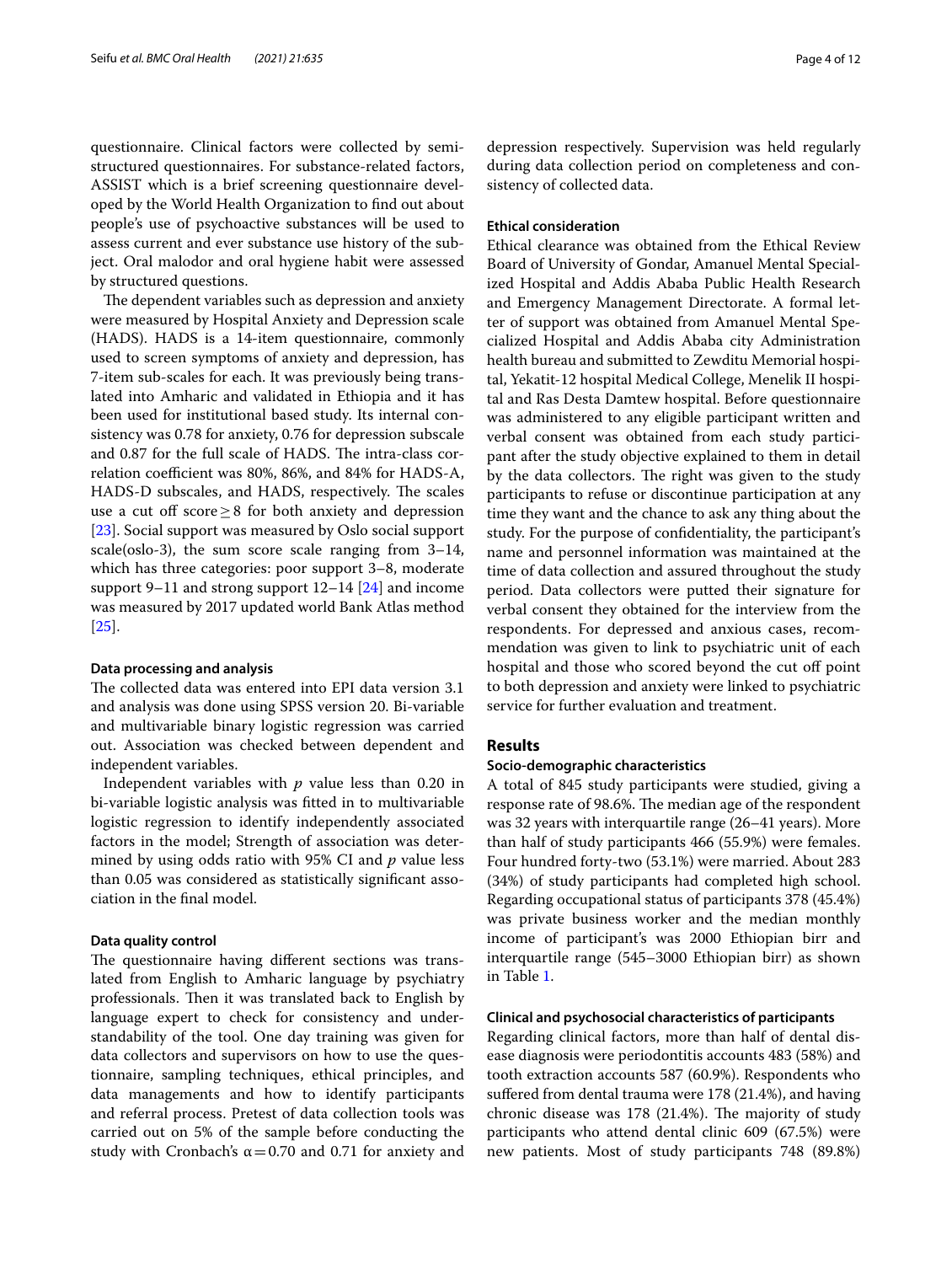| $18 - 29$ |                                                                                                                                                                                                                                                                                                 |             |
|-----------|-------------------------------------------------------------------------------------------------------------------------------------------------------------------------------------------------------------------------------------------------------------------------------------------------|-------------|
|           | 331                                                                                                                                                                                                                                                                                             | 39.7        |
|           | 329                                                                                                                                                                                                                                                                                             | 39.5        |
|           | 173                                                                                                                                                                                                                                                                                             | 20.8        |
|           | 466                                                                                                                                                                                                                                                                                             | 55.9        |
|           | 367                                                                                                                                                                                                                                                                                             | 44.1        |
|           | 442                                                                                                                                                                                                                                                                                             | 53.1        |
|           | 311                                                                                                                                                                                                                                                                                             | 37.3        |
|           | 40                                                                                                                                                                                                                                                                                              | 4.8         |
|           | 40                                                                                                                                                                                                                                                                                              | 4.8         |
|           | 121                                                                                                                                                                                                                                                                                             | 14.5        |
|           | 242                                                                                                                                                                                                                                                                                             | 29.1        |
|           | 283                                                                                                                                                                                                                                                                                             | 34          |
|           | 187                                                                                                                                                                                                                                                                                             | 22.4        |
|           | 378                                                                                                                                                                                                                                                                                             | 45.4        |
|           | 224                                                                                                                                                                                                                                                                                             | 26.9        |
|           | 121                                                                                                                                                                                                                                                                                             | 14.5        |
|           | 58                                                                                                                                                                                                                                                                                              | $7^{\circ}$ |
|           | 52                                                                                                                                                                                                                                                                                              | 6.2         |
|           | 390                                                                                                                                                                                                                                                                                             | 46.8        |
|           | 443                                                                                                                                                                                                                                                                                             | 53.2        |
|           | $30 - 44$<br>>45<br>Female<br>Male<br>Married<br>Single<br>Divorced<br>Widowed<br>No formal education<br>Elementary<br>High school<br>College / university<br>Private business<br>Government employee<br>Jobless<br>House wife<br>Student<br><1627 Ethiopian Birr<br>$\geq$ 1627 Ethiopian Birr |             |

<span id="page-4-0"></span>**Table 1** Socio demographic variables among people with dental disease in outpatient department at Addis Ababa public hospitals of Addis Ababa, Ethiopia, 2019 (n=833)

had no dental checkup once or greater than once per year. Respondents those who had irregular tooth brushing pattern and worry about their oral bad odor were 463 (55.6%) and 224 (26.9%) respectively. Participants having family history of mental illness were 67 (8%). Moderate social support of the study participant was 359 (43.1%) as shown in Table [2.](#page-5-0)

## **Substance use history of participants**

Among the total study participants 29.1% of them were reported a history of current alcohol use, 5.7% were cigarette smokers and 5.5% were khat chewers (Fig. [2](#page-5-1)).

# **Prevalence of anxiety and depression among patients with dental disease**

This study revealed that the prevalence of anxiety and depression were 33.9% (95% CI 30.6–37.2) and 29.2% (95% CI 26.1–32.3) respectively.

# **Factors associated with anxiety among people with dental disease**

Bi-variable analysis was done for each explanatory variable. Socio-demographic factors such as sex, occupational status and average monthly income fulflled the minimum requirement. Clinical factors; Dental procedures, history of visiting dental clinic and having chronic disease also fulflled the minimum criterion. Substance use factors; current and life time alcohol, khat and cigarette use were variables satisfed the minimum requirement ( $p < 0.2$  significance level) for further multivariable logistic analysis in anxiety. Multivariable logistic analysis was computed. It showed that, the model adequately fts the data for anxiety as *p* value from Hosmer and Lemeshow test was 0.772. During multivariable analysis; sex, tooth extraction, chronic disease, history of repeat visit to dental clinic and current Alcohol use were signifcantly associated with anxiety.

According to the result of this study being female was 2.7times [AOR 2.70 (95% CI 1.89, 3.89)] more likely to develop anxiety as compared to male. The odds of having anxiety disorder among study subjects with tooth extraction was 3.24times [AOR 3.24 (95% CI 2.11, 4.97)] higher when compared individuals with tooth scaling. Those who have history of repeated visit to dental clinic was 3.21times [AOR 3.21 (95% CI 2.25, 4.58)] more likely to have anxiety as compared with new patients visiting dental clinic. Having chronic diseases were 2.95times [AOR 2.95 (95% CI 1.98, 4.38)] higher to have anxiety as compared to those who have no chronic disease. Individuals who have reported current alcohol use was 3.40 times [AOR 3.40 (95% CI 2.28, 5.09)] as compared with non-users as shown in Table [3](#page-6-0).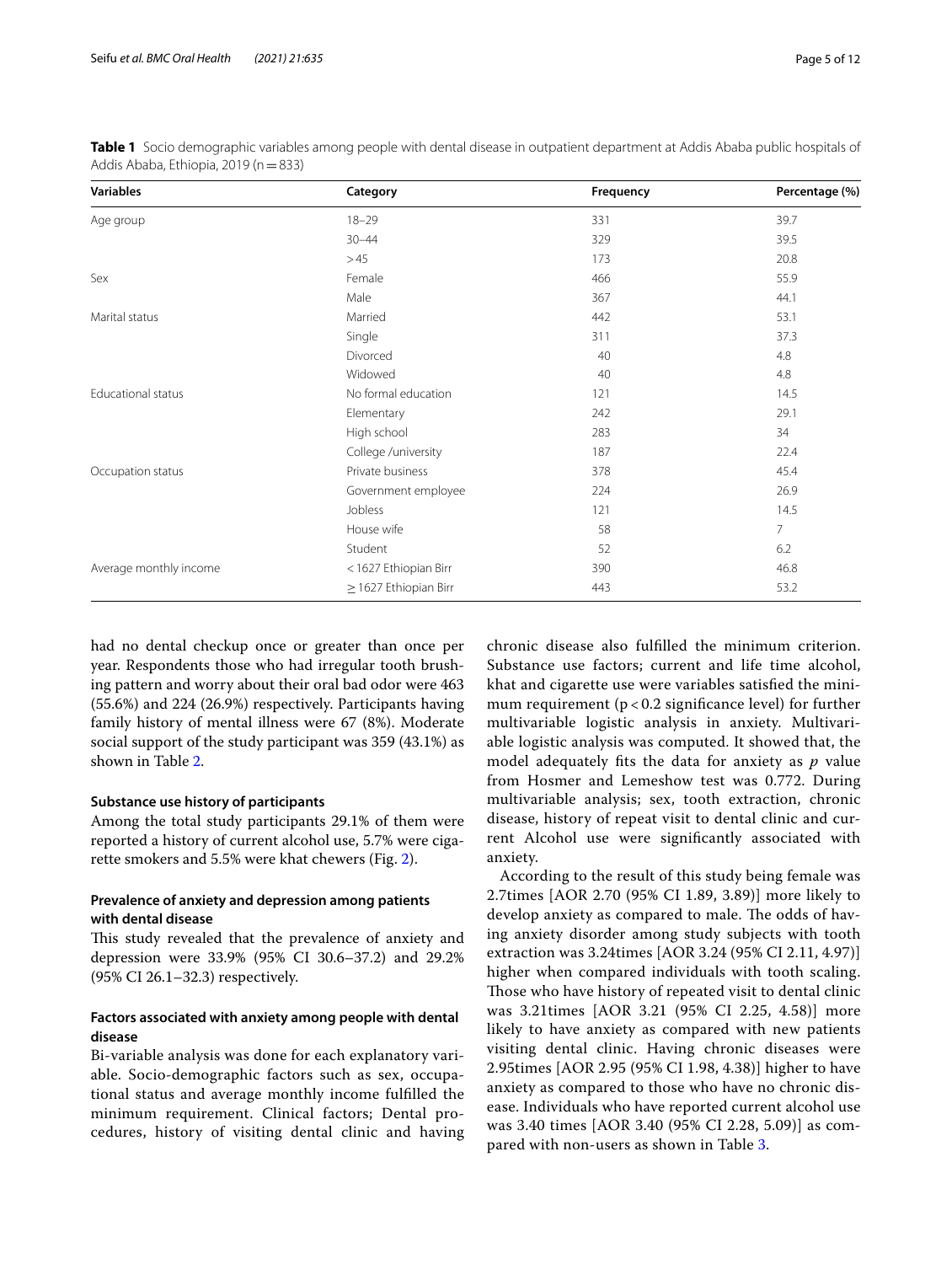| <b>Variables</b>             | Category                | Frequency | Percentages<br>(%) |  |
|------------------------------|-------------------------|-----------|--------------------|--|
| Type of dental disease       | Periodontitis           | 483       | 58                 |  |
|                              | Pulpitis                | 202       | 24.2               |  |
|                              | Root stamp              | 81        | 9.7                |  |
|                              | Gingivitis              | 67        | 8                  |  |
| Type of procedure/service    | Extraction              | 587       | 60.9               |  |
|                              | Scaling                 | 243       | 29.2               |  |
|                              | Filling                 | 83        | 10                 |  |
| Family history               | No                      | 766       | 92                 |  |
|                              | Yes                     | 67        | 8                  |  |
| Dental trauma                | No                      | 655       | 78.6               |  |
|                              | Yes                     | 178       | 21.4               |  |
| Chronic disease              | No                      | 655       | 78.6               |  |
|                              | Yes                     | 178       | 21.4               |  |
| Hx of visiting dental clinic | New                     | 562       | 67.5               |  |
|                              | Repeat                  | 271       | 32.5               |  |
| Dental checkup/year          | No                      | 748       | 89.8               |  |
|                              | Yes                     | 85        | 10.2               |  |
| Tooth brushing habit         | Irregular               | 463       | 55.6               |  |
|                              | Regular                 | 370       | 44.6               |  |
| Oral bad breath              | <b>No</b>               | 609       | 73.1               |  |
|                              | Yes                     | 224       | 26.9               |  |
| Social support               | Poor social support     | 335       | 40.2               |  |
|                              | Moderate social support | 359       | 43.1               |  |
|                              | Strong social support   | 139       | 16.7               |  |

<span id="page-5-0"></span>**Table 2** Clinical and psychosocial factors among people with dental disease in outpatient department at Addis Ababa public hospitals Addis Ababa, Ethiopia, 2019 (n=833)

<span id="page-5-1"></span>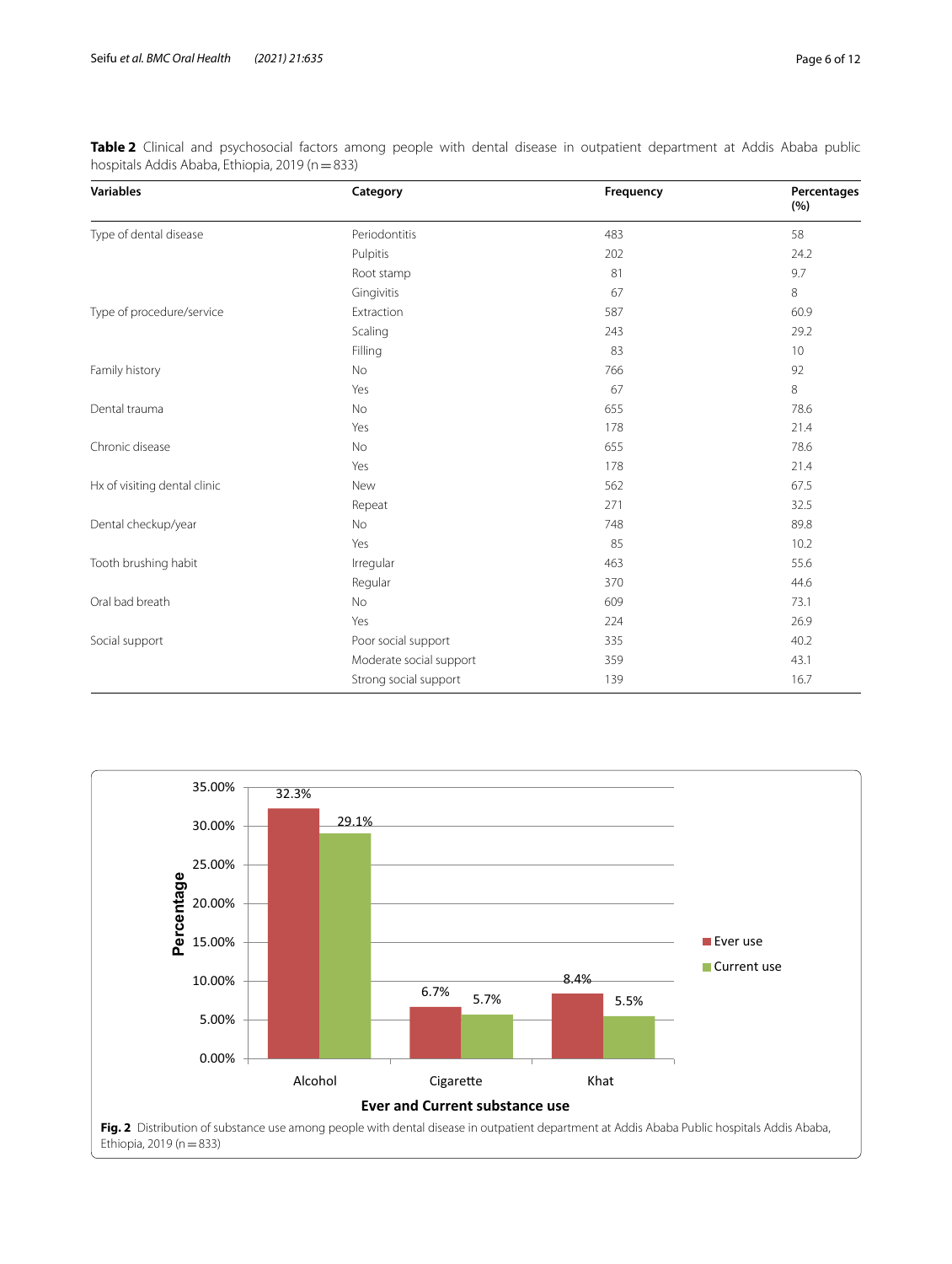| <b>Variables</b>                  | Category                                  | Anxiety      |              | <b>COR (95% CI)</b> | AOR (95% CI)         |  |
|-----------------------------------|-------------------------------------------|--------------|--------------|---------------------|----------------------|--|
|                                   |                                           | Yes          | <b>No</b>    |                     |                      |  |
| Sex                               | Female                                    | 190 (22.8%)  | 276 (33.1%)  | $2.06(1.52 - 2.77)$ | 2.70 (1.86-3.89) *   |  |
|                                   | Male                                      | 92 (11.01%)  | 275 (33.01%) | 1.00                | 1.00                 |  |
| Type of procedure/service         | Extraction                                | 216 (25.9%)  | 291 (34.9%)  | $3.66(2.50 - 5.34)$ | $3.24$ (2.11-4.97) * |  |
|                                   | Filling                                   | 25 (3.0%)    | 58 (6.9%)    | $2.12(1.20 - 3.78)$ | $1.52(0.78 - 2.95)$  |  |
|                                   | Scaling                                   | 41 (4.9%)    | 202 (24.2%)  | 1.00                | 1.00                 |  |
| Occupational status               | Private business                          | 117 (14.0%)  | 261 (31.3%)  | 1.00                | 1.00                 |  |
|                                   | Government employee                       | 70 (8.4%)    | 154 (18.4%)  | $1.00(0.71 - 1.45)$ | $0.91(0.58 - 1.40)$  |  |
|                                   | Jobless                                   | 44 (5.2%)    | 77 (9.2%)    | $1.28(0.83 - 1.96)$ | $1.21(0.69 - 2.11)$  |  |
|                                   | Student                                   | 21 (2.5%)    | 31 (3.7%)    | $1.51(0.83 - 2.73)$ | $1.34(0.65 - 2.76)$  |  |
|                                   | House wife                                | 30 (3.6%)    | 28 (3.3%)    | 2.39 (1.37-4.18)    | $1.04(0.53 - 2.05)$  |  |
| Chronic disease                   | Yes                                       | 100 (12.0%)  | 78 (9.3%)    | 3.33 (2.37-4.69)    | 2.95 (1.98-4.38) *   |  |
|                                   | No                                        | 182 (21.8%)  | 473 (56.6%)  | 1.00                | 1.00                 |  |
| History of visiting dental clinic | Repeat                                    | 137 (16.4%)  | 134 (16.0%)  | 2.94 (2.17-3.99)    | 3.21 (2.25-4.58) *   |  |
|                                   | New                                       | 145 (17.4%)  | 417 (50.0%)  | 1.00                | 1.00                 |  |
| Current alcohol use               | Yes                                       | 137 (16.4%)  | 105 (12.6%)  | $4.00(2.93 - 5.50)$ | 3.40 (2.28-5.09) *   |  |
|                                   | No                                        | 145 (17.4%)  | 446 (53.5%)  | 1.00                | 1.00                 |  |
| Current cigarette use             | Yes                                       | 20 (2.4%)    | 17 (2.04%)   | 2.40 (1.24-4.65)    | $1.71(0.74 - 3.94)$  |  |
|                                   | No                                        | 262 (31.4%)  | 534 (64.1%)  | 1.00                | 1.00                 |  |
| Current Khat use                  | Yes                                       | 24 (2.88%)   | 22 (2.64%)   | 2.24 (1.23-4.07)    | $0.93(0.32 - 2.69)$  |  |
|                                   | No                                        | 258 (30.97%) | 529 (63.5%)  | 1.00                | 1.00                 |  |
| Life time khat use                | Yes                                       | 35 (4.2%)    | 35 (4.2%)    | $2.09(1.28 - 3.42)$ | $1.64(0.70 - 3.80)$  |  |
|                                   | No                                        | 247 (29.6%)  | 516 (61.9%)  | 1.00                | 1.00                 |  |
| Life time alcohol use             | Yes                                       | 112 (13.4%)  | 157 (18.8%)  | $1.65(1.22 - 2.24)$ | $0.94(0.67 - 1.54)$  |  |
|                                   | No                                        | 170 (20.4%)  | 394 (47.2%)  | 1.00                | 1.00                 |  |
| Average monthly Income            | Below poverty line(<1627 Ethiopian birr)  | 153 (18.3%)  | 237 (28.4%)  | $1.57(0.18 - 2.09)$ | $1.21(0.80 - 1.82)$  |  |
|                                   | Above poverty line(> 1627 Ethiopian birr) | 129 (15.4%)  | 314 (37.6%)  | 1.00                | 1.00                 |  |

<span id="page-6-0"></span>**Table 3** Bi-variable and multivariable logistic analysis of associated factors with anxiety among people with dental disease in outpatient department at Addis Ababa public hospitals, Addis Ababa, Ethiopia, 2019 (n=833)

\* Signifcant association (*p* value<0.0001), Hosmer and Lemeshow test=0.772. Chronic disease=hypertension, renal disease, HIV/AIDS & diabetes

# **Factors associated with depression among people with dental disease**

Bi-variable analysis for depression was made for each explanatory variable. Socio-demographic variables; sex, educational status and average monthly income were set minimum requirement. Clinical variables like dental diagnosis and history of visit to dental clinic were satisfed minimum criteria. Behavioral and psychosocial factors like tooth brushing pattern and oral bad breath met minimum requirement. Substances like current cigarette use, current and life time alcohol use were fulfilled the minimum requirements ( $p < 0.2$  signifcance level) for further multivariable logistic analysis. In multivariable logistic analysis for depression, the model adequately fts the data as *p* value from Hosmer and Lemeshow test was 0.773. Throughout multivariable logistic analysis, variables like female sex, elementary educational status, periodontitis, history of repeat visit to dental clinic, current alcohol and cigarette use and irregular tooth brushing pattern were signifcantly associated with depression.

According to this study being female was about 2.22times [AOR 2.22 (95% CI 1.53, 3.23)] more likely to depression as compared with male. From the study participant being elementary educational status were about 2.15times [AOR 2.15 (95% CI 1.28, 3.58)] more likely to develop depression as compare to college/university status participants. With regard to those who have periodontitis were 1.74times [AOR 1.74 (95% CI 1.18, 2.72)] higher to have depression as compared to those who have pulpits. Individuals who have repeated visit to dental clinic were about four-fold higher [AOR 4.07 (95% CI 2.84, 5.84)], as compared to those who have history of newly visiting dental clinic. Individuals who were reported current use of alcohol was 4.01times [AOR 4.01 (95% CI 2.68, 6.00)] more likely to develop depression as compared with non-users. The odds of developing depression among current cigarette smokers were 3.15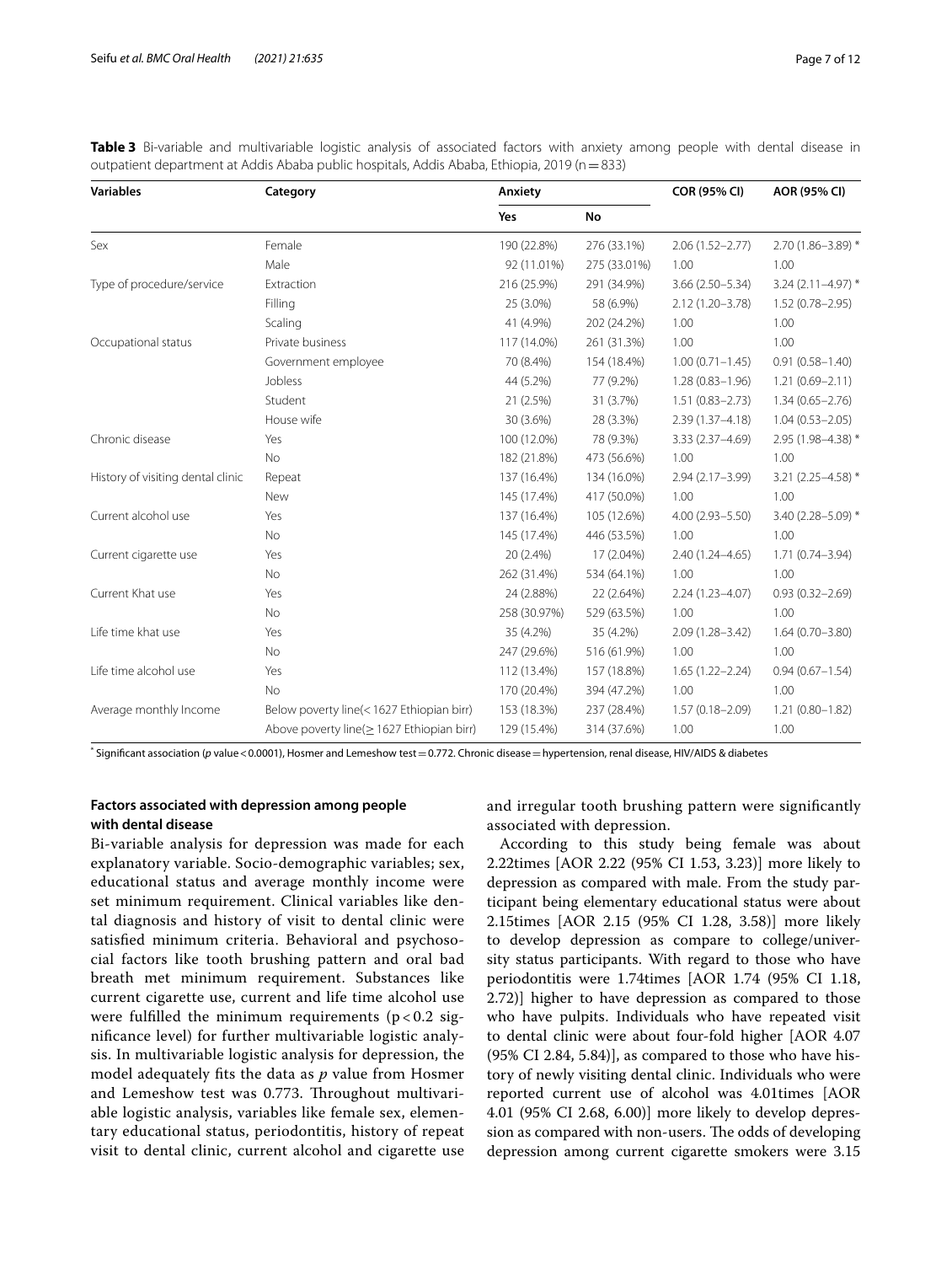times [AOR 3.15 (95% CI 1.42, 7.00] more likely as compared with non-smokers. We had also found that, individuals who have irregular tooth brushing pattern were 2.22times [AOR 2.22 (95% CI 1.53, 3.23] more likely to develop depression as compared with individuals who have regular tooth brushing pattern as shown in Table [4](#page-7-0).

## **Discussion**

# **Prevalence and factors associated with anxiety among people with dental disease**

The prevalence of anxiety in this study was higher than studies conducted in Turkey 20.8% [[26](#page-11-3)], Finland 10% [[16\]](#page-10-14), Pakistan 22.5% [[14](#page-10-12)] and USA Virginia 13.4% [\[18](#page-10-16)]. The deviation might be due to the variation in study design, data collection tool and sample size; which was cross sectional study done using Modifed dental anxiety scale among 250 participants with self-administered questionnaires method in Turkey [[26\]](#page-11-3). Health survey study done using Composite International Diagnostic Interview among  $(n=5172)$  participants in Finland [\[16](#page-10-14)]. Observational cross sectional study done using HADS scale among sample size of 80 participants with convenient method selection in Pakistan [\[14\]](#page-10-12). A comparative survey study and behavioral risk factor survey with sample size of 76,292in USA Virginia [\[18](#page-10-16)].

On other hand this fnding was lower than studies conducted in Turkey 36% [[15\]](#page-10-13), Pakistan 36.8% [[27\]](#page-11-4), Malaysia  $36.5\%$  [ $28$ ]. The difference might be due to the deviation in study design, data collection tool and sample size. A cross sectional study carried out among randomly selected 158 patients using depression, anxiety and stress scale

(DASS) scale and self-administered questionnaires in Turkey [[15](#page-10-13)]. A cross sectional study conducted among randomly selected 72 patients using DASS scale in Pakistan [[27\]](#page-11-4). Case control study conducted among 159 purposively selected participants using DASS scale and self-rated questionnaire in Malaysia [[28\]](#page-11-5).

In this study female was more likely to develop anxiety than male. These gender differences in morbidity of anxiety are consistent with many research literatures. Previous research has emphasized that diference in anxiety

<span id="page-7-0"></span>

| Table 4 Bi-variable and multivariable logistic analysis of associated factors with depression among people with dental disease in |  |  |  |  |  |  |  |
|-----------------------------------------------------------------------------------------------------------------------------------|--|--|--|--|--|--|--|
| outpatient department at Addis Ababa public Hospitals, Addis Ababa, Ethiopia, 2019 (n $=$ 833)                                    |  |  |  |  |  |  |  |

| <b>Variables</b>                  | Category                                        | Depression  |             | <b>COR(95% CI)</b>  | AOR(95%, CI)            |  |
|-----------------------------------|-------------------------------------------------|-------------|-------------|---------------------|-------------------------|--|
|                                   |                                                 | Yes         | No          |                     |                         |  |
| Sex                               | Female                                          | 157 (18.8%) | 309 (37.0%) | $1.66(1.22 - 2.26)$ | $2.22(1.53 - 3.23)$ **  |  |
|                                   | Male                                            | 86 (10.3%)  | 281 (33.7%) | 1.00                | 1.00                    |  |
| Educational status                | No formal education                             | 32 (3.8%)   | 89 (10.6%)  | $1.32(0.77 - 2.25)$ | $1.18(0.62 - 2.26)$     |  |
|                                   | Elementary                                      | 95 (11.4%)  | 147 (17.6%) | $2.38(1.54 - 3.67)$ | $2.14(1.28 - 3.58)*$    |  |
|                                   | High School                                     | 76 (9.1%)   | 207 (24.8%) | $1.35(0.87 - 2.09)$ | $1.33(0.79 - 2.22)$     |  |
|                                   | College/University                              | 40 (4.8%)   | 147 (17.6%) | 1.00                | 1.00                    |  |
| Type of Dental disease            | Periodontitis                                   | 162 (19.4%) | 321 (38.5%) | 1.57 (1.09-2.29)    | $1.74(1.12 - 2.72)*$    |  |
|                                   | Root stamp                                      | 13 (1.5%)   | 54 (6.4%)   | $0.75(0.38 - 1.49)$ | $0.94(0.43 - 2.05)$     |  |
|                                   | Gingivitis                                      | 19 (2.2%)   | 62 (7.4%)   | $0.96(0.52 - 1.76)$ | $0.95(0.47 - 1.92)$     |  |
|                                   | Pulpitis                                        | 49 (5.8%)   | 153 (18.6%) | 1.00                | 1.00                    |  |
| Tooth brushing pattern            | Irregular                                       | 160 (19.2%) | 330 (39.6%) | $1.83(1.34 - 2.49)$ | $2.22(1.54-3.22)$ **    |  |
|                                   | Regular                                         | 83 (9.9%)   | 287 (34.4%) | 1.00                | 1.00                    |  |
| History of visiting dental clinic | Repeat                                          | 131 (15.7%) | 140 (16.8%) | $3.76(2.74 - 5.16)$ | 4.01 (2.84 - 5.83) **   |  |
|                                   | New                                             | 112 (13.4%) | 450 (54.0%) | 1.00                | 1.00                    |  |
| Current alcohol                   | Yes                                             | 136 (16.3%) | 117 (14.0%) | $5.14(3.71 - 7.11)$ | 4.00 $(2.68 - 6.00)$ ** |  |
|                                   | No                                              | 107 (12.8%) | 473 (56.7%) | 1.00                | 1.00                    |  |
| Current cigarette                 | Yes                                             | 23 (2.7%)   | 14 (1.6%)   | $4.30(2.17 - 8.51)$ | $3.15(1.42 - 7.00)$ *   |  |
|                                   | <b>No</b>                                       | 220 (26.4%) | 576 (69.1%) | 1.00                | 1.00                    |  |
| Life time alcohol use             | Yes                                             | 106 (12.7%) | 128 (15.3%) | $2.79(2.03 - 3.85)$ | 1.49 (0.98-2.26)        |  |
|                                   | No                                              | 137 (16.4%) | 462 (55.4%) | 1.00                | 1.00                    |  |
| Oral bad breath                   | Yes                                             | 77 (9.2%)   | 147 (17.6%) | $1.39(1.01 - 1.94)$ | $1.17(0.79 - 1.74)$     |  |
|                                   | No                                              | 166 (19.9%) | 443 (53.1%) | 1.00                | 1.00                    |  |
| Average monthly income            | Below poverty line(<1627 Ethiopian birr)        | 123 (14.7%) | 267 (32.0%) | $1.24(0.92 - 1.67)$ | $1.07(0.74 - 1.55)$     |  |
|                                   | Above poverty line( $\geq$ 1627 Ethiopian birr) | 120 (14.4%) | 323 (38.7%) | 1.00                | 1.00                    |  |

\* Signifcant association (*p* value<0.05), \*\*signifcant association (*p* value<0.0001), Hosmer and Lemeshow test=0.773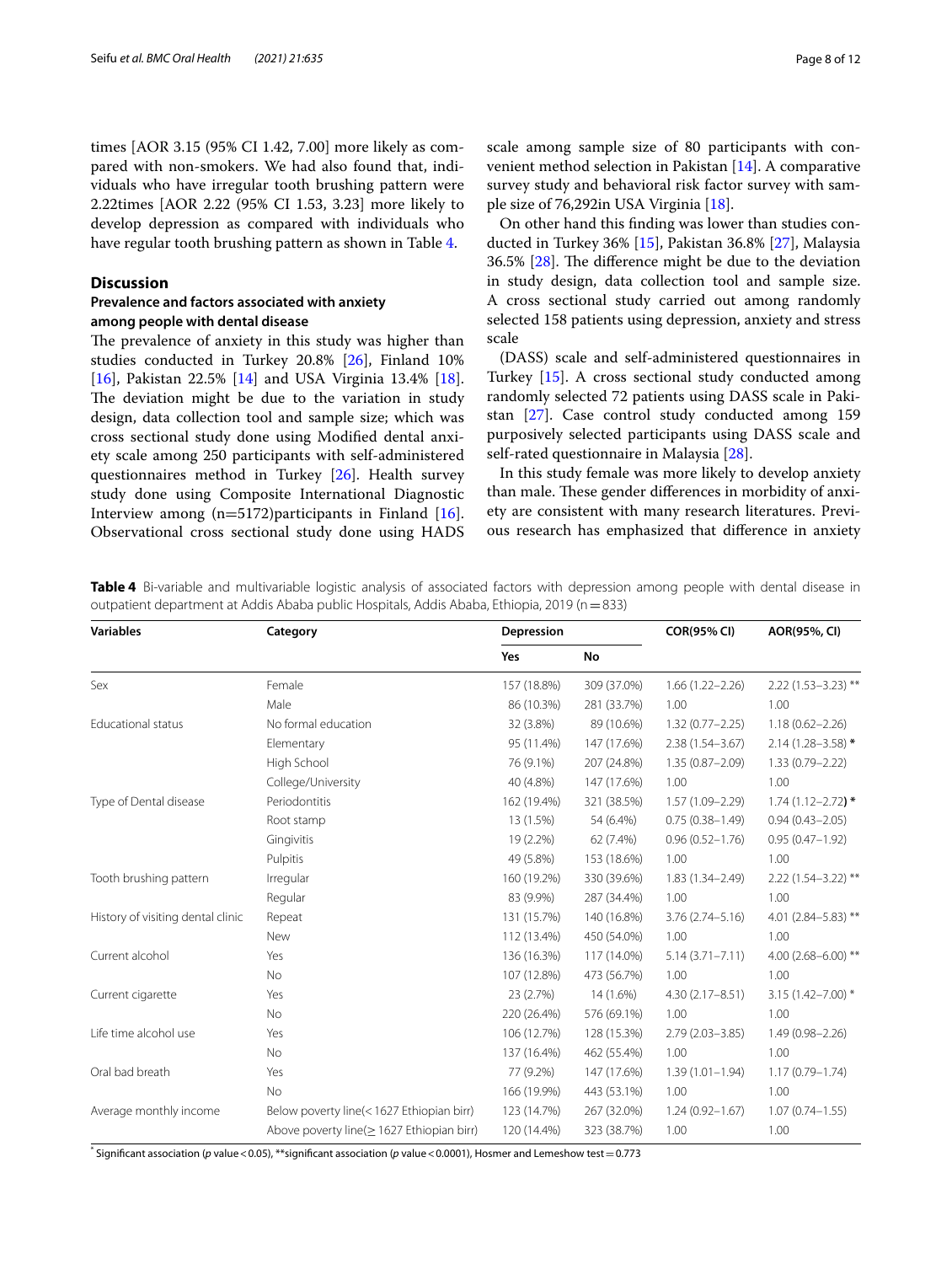scores of both males and females is due to the fact that it is easier for females to admit about their anxiety. This difference in anxiety is attributed to female's lack of power in society, diference in gender role socialization in which it is acceptable for women to report about fears and anxiety [[29](#page-11-6)]. Another study revealed that females are highly responsive in attitude to the anticipated dangers induced by overprotective and over-restrictive parental attitudes or failure to acquire educational, social and vocational abilities or lack of assertiveness or dispositional timidity which acts to magnify their anxiety in relation to inner and outer threats [[30\]](#page-11-7). Previous studies reported that women tend to be more anxious than men [[31\]](#page-11-8).

Current fnding implied that, environmental setup plays important role in creating female gender more prone to anticipate emotional or psychological stress that lead to anxiety.

This study revealed that individual who had tooth extraction was more than threefold to develop anxiety as compared with those who have tooth scaling. Similarly, study result in USA which show tooth removal was three times more possible to develop anxiety [[32\]](#page-11-9). Studies showed that removal of the tooth causes a decreased capability to feed and potentially infuence general health and poor oral hygiene. Mouth and teeth have also social, psychological and cultural signifcance due to their importance in verbal and nonverbal communication [\[33](#page-11-10), 34. The current finding might be due to tooth extraction causes stressful experience and painful sensation among the subjects. From another point of view, individuals with tooth extraction might be infuenced by local anesthesia, treatment outcome and position of extraction.

The odds of having chronic diseases were more likely to develop anxiety than no having chronic diseases. Chronic diseases such as various forms of oral cancer, diabetes, hypertension and cardiac diseases are at greater risk for people with dental disease which cause more nervous. Studies suggest that coexisting with poor oral health or other chronic conditions with mental disorders contribute series of disease and poorer outcomes among people with dental disease  $[35]$ . This might be due to chronic disease play important role in infuencing the course and treatment outcome of the subjects which in turn lead to anxiety.

This study revealed that individuals with repeated visit to dental clinic were tripled to develop anxiety as compared with individuals having history of newly visiting dental clinic.

This finding was in line with the study conducted in England revealed factors that might have contributed to anxiety before and, after minor oral surgery/dental procedures and, found that the difficulty of the procedure does not infuence the anxiety, but those during follow

up period possibly as a result of post-operative complications were develop anxiety [[36\]](#page-11-13). Current study support that, during follow up period there might be post-operative complication such as infammation, bleeding, pain and swelling. Hence these conditions lead subjects to unpleasant experience and psychological distress that further lead to anxiety. Despite this, study in Spain reported that less anxiety a week after the operation; this may result from rapid recuperation, given that no patients developed any complications [\[37\]](#page-11-14).

In this study, the odds of alcohol use were more likely to develop anxiety than non-users. Study fnding in USA strongly suggest that alcohol abuse can cause depression, anxiety, psychosis and antisocial behavior both during intoxication and withdrawal [[38\]](#page-11-15). Another study showed that acute or chronic alcohol consumption afects multiple neurotransmitter system in the brain that virtually afects brain function [\[39](#page-11-16)]. Across time, repeated withdrawal episodes can result in a progressive neural adaptation that makes the drinker more susceptible to anxiety and exacerbates stress-induced negative efect when alcohol intake stops  $[40]$  $[40]$ . Hence the result of this study revealed that those conditions may lead to anxiety.

# **Prevalence and factors associated with depression among people with dental disease**

This study showed that, the prevalence of depression was almost in line with study result in Brazil 28.5% [\[41](#page-11-18)]. However, this study was higher than studies in Finland 26% [[16\]](#page-10-14), in Pakistan 11.2% [\[14](#page-10-12)], in Sweden 4.8% [[13\]](#page-10-11) and studies in USA 8% and  $16.7%$  respectively  $[18, 42]$  $[18, 42]$  $[18, 42]$  $[18, 42]$ . The discrepancy might be due to variation in study design, data collection tool and sample size. Survey study design and two stage stratifed cluster sample of 8028 with structured interview conducted using 21-item modifcation of beck depression scale (BDI) in Finland [[16\]](#page-10-14). Observational cross sectional study design was done using HADS scale selecting 80 participants in Pakistan [\[14](#page-10-12)]. A cross sectional based cohort study was among randomly selected 221 participants using HADS in Sweden [\[13](#page-10-11)]. Population based cross sectional and comparative study were conducted using PHQ-9 with cutoff score  $\geq$ 10 and Behavioral Risk factors survey (BRFS) in USA respectively [\[18,](#page-10-16) [42](#page-11-19)].

Conversely, this study result was lower than study done in Turkey 41% [[15](#page-10-13)], Pakistan 31.64% [[27\]](#page-11-4) and Sweden 46%  $[43]$ . The difference might be duet to study design, data collection tools and sample size.

Turkey was used clinical based cross sectional study by using Beck depression inventory scale (BDI) with cutoff score  $\geq$ 10 [\[15\]](#page-10-13). Pakistan was used DASS and a cross sectional study design with randomly selected 72 participants [\[27](#page-11-4)]. Clinical study conducted among consecutively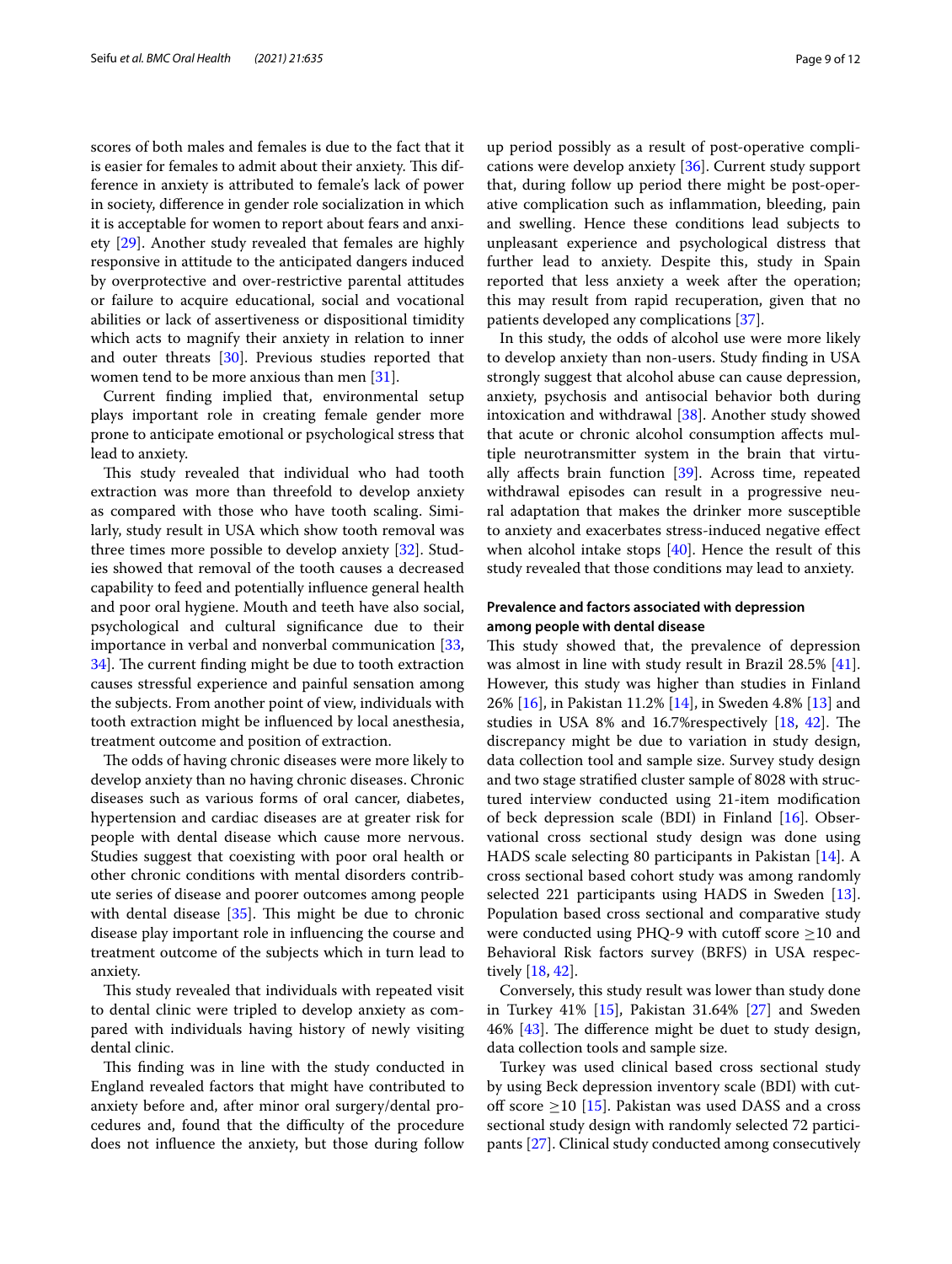selected sample of 148 using HADS with 7/8 cut-off score in Sweden [\[43](#page-11-20)].

From the study variables view, in adjusted odds ratio most of factors were associated with depression. Along with the variables such as sex, elementary educational status, periodontitis, history of repeat visit to dental clinic, irregular tooth brushing pattern, current alcohol and cigarette use were those signifcantly associated with depression.

With respect to gender, female was more likely to develop depression as compared to male. This study was supported by studies; women have a greater lifetime risk for the depression as compared to men  $[30]$  $[30]$  $[30]$ . From another point of view, from the time girl reaches puberty until age of menopause, female is twice as likely to have depression disorder as compared a male. Depressive disorders also occur earlier in women than in men. This is due to diferences in neuron chemical and as a result of the action of estrogen and progesterone  $[44]$  $[44]$ . The possible reason might being female is more prone to suppress their emotion or not disclose the status of their problem which in turn debilitate their motives.

The current finding showed that depression was more likely observed among elementary educational status individuals as compared with college/university status. This result finding supported by study done in Finland in which primary educational status was associated with depression  $[16]$  $[16]$ . The possible explanation is that, those who educated elementary level might have low coping style for mental illness as compared to college/university level.

In this study, an individual with periodontitis was more likely to develop depression as compared with pulpitis. Study conducted in USA revealed that there is evidence supporting the association mental disorders with physiological and behavioral precursors of periodontal disease which linked with physiological responses associated with mental disorders may reduce salivary flow due to sympathetic stimulation and abnormal immune involved in pathogenesis of periodontal disease, as the alteration of hypothalamic pituitary adrenal axis [\[45](#page-11-22), [46\]](#page-11-23). Also some behavioral changes associated with psychological distress like depression such as poor oral hygiene which afects periodontal plaque and periodontal disease [\[47](#page-11-24)]. This finding also supports previous findings that depression was significantly associated with periodontitis. This might be due to periodontitis may change the course and treatment outcome of the illness.

This study finding revealed that individuals who have history of repeated visit to dental clinic were more likely to develop depression as compared with newly visiting participants.

Study in Finland showed that subjects with a higher number of depressive symptoms had more dental treat-ment need, but has a lower frequency of dental visit [\[16](#page-10-14)]. Another population based study of 55 years old women from Northern Finland, women with depressive symptoms takes a longer time for following at dental clinic when compared with non-depressive women [\[48\]](#page-11-25). Study fnding in USA, adult with depression was less likely to have used the service of a dental health professional [\[32](#page-11-9)]. In this fnding depression might be related with negative consequences of dental complication, severity of the disease and medication efect.

The present study showed that an individual with irregular tooth brushing pattern was more than twice to develop depression as compared with regular tooth brushing individuals. The study finding conducted in Turkey revealed that individuals with high depressive scores neglected their oral hygiene, confrming one of the behavioral symptoms of depression (unwillingness to take part in physical activities) [\[49\]](#page-11-26). Another study support that an association between the frequency of tooth brushing and depression when the fndings were adjusted the participants' educational level  $[50]$  $[50]$ . The other study conducted in Finland found that subjects with a higher number of depressive symptoms had a lower tooth brushing frequency  $[17]$  $[17]$ . This study result also supports previous findings. The possible explanation is that poor dental health habits might be mask individuals psychological and physical activities. Hence this might be led to depression.

We found a signifcant association between depression and alcohol use. The study in USA and Roman has revealed that unhealthy lifestyles, such as alcohol consumption have been shown to be risk factors for depression [\[51](#page-11-28), [52](#page-11-29)].

Study in New Zealand revealed that the presence of either disorders doubled the risk of the second disorder [[53\]](#page-11-30). This might be due to alcohol use increase the severity of the disease and poor coping style.

Study result in India revealed that cigarette smoking is associated with depression [[19](#page-10-17)]. Also study conducted in USA showed that smoking was associated with a nearly two-fold increased risk of depression relative to both never smokers and former smokers  $[54]$  $[54]$ . This might be due to cigarette use play important role in infuencing oral hygiene and lead to unhealthy life style.

#### **Limitation of study**

This study was institutional based cross-sectional design. Thus, we cannot infer cause and effect. In fact, the relationship between depression and anxiety, and oral health impact or dental disease may be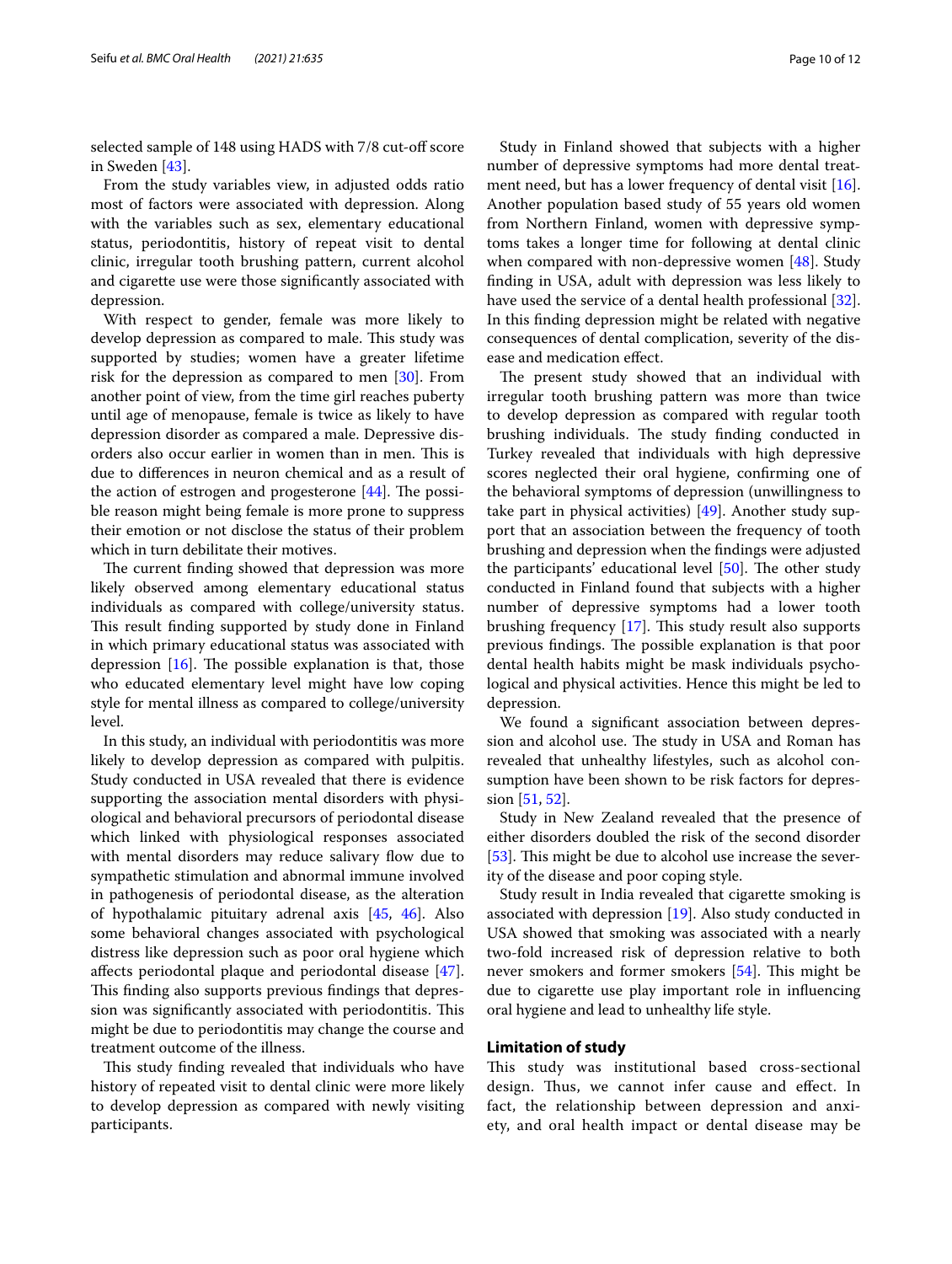bidirectional. Lastly, this study fnding cannot represent inpatient dental populations.

# **Conclusions**

In the current study anxiety and depression were high among people with dental disease. Tooth extraction and having chronic disease were signifcantly associated with anxiety. Elementary educational status, periodontitis, current cigarette smoking and irregular tooth brushing pattern were signifcantly associated with depression. History of repeat visit to dental clinic, current alcohol use and female sex were signifcantly associated with both depression and anxiety. So concerned bodies should focus on patients who have chronic disease, those who have tooth extraction, poor oral hygiene (tooth brushing), and who are using substances (alcohol and cigarette) and it is better to screen anxiety and depression at dental clinic. We also recommend researchers inorder to conduct longitudinal study to investigate the cause efect relationship of risk factors of depression and anxiety.

#### **Abbreviations**

AOR: Adjusted Odds Ratio; BDI: Beck Depression Inventory; BRFS: Behavioral Risk Factor Scale; CI: Confdence Interval; COR: Crude Odds Ratio; DASS: Depression Anxiety Stress Scale; GDS: Geriatrics Depression Scale; HADS: Hospital Anxiety and Depression Scale; NHANES: National Health and Nutrition Examination Survey; PHQ-9: Patient Health Questionnaire-9; SPSS: Statistical Package Software for Social Sciences; USA: United States of America; USD: United States Dollar; WHO: World Health Organization.

#### **Acknowledgements**

We are grateful to data collectors for their admirable endeavor. Also our appreciation goes to study participants who willingly contributed to this study by responding to the questionnaires.

#### **Authors' contributions**

BS, NY, KH and ZR were participated in inception of idea, proposal development, data collection, analysis, and fnal write up. HA and BS and have participated on write up of the manuscript. All authors read and approved the fnal manuscript.

#### **Funding**

Funding for this study was provided by a joint program from University of Gondar and Amanuel mental specialized hospital.

#### **Availability of data and materials**

The datasets used for analysis are available from the corresponding author upon reasonable request.

### **Declarations**

#### **Competing interests**

The authors declare that there is no confict of interest to declare for this study.

#### **Author details**

<sup>1</sup> Eka Kotebe General Hospital, Ethiopian Treatment Center of COVID-19, Addis Ababa, Ethiopia. <sup>2</sup> School of Medicine, College of Health and Medical Science, University of Gonder, Gonder, Ethiopia. <sup>3</sup> Amanuel Mental Specialized Hospital, Addis Ababa, Ethiopia. <sup>4</sup> School of Nursing and Midwifery, College of Health and Medical Science, Haramaya University, Haramaya, Ethiopia.

Received: 16 September 2021 Accepted: 30 November 2021<br>Published online: 09 December 2021

#### **References**

- <span id="page-10-0"></span>Vos T, Abajobir AA, Abate KH, Abbafati C, Abbas KM, Abd-Allah F, Abdulkader RS, Abdulle AM, Abebo TA, Abera SF. Global, regional, and national incidence, prevalence, and years lived with disability for 328 diseases and injuries for 195 countries, 1990–2016: a systematic analysis for the Global Burden of Disease Study 2016. Lancet. 2017;390(10100):1211–59.
- 2. Petersen PE, Bourgeois D, Ogawa H, Estupinan-Day S, Ndiaye C. The global burden of oral diseases and risks to oral health. Bull World Health Organ. 2005;83:661–9.
- <span id="page-10-1"></span>3. Organization WH: International statistical classifcation of diseases and related health problems, vol. 1: World Health Organization; 2004.
- <span id="page-10-2"></span>4. Association AP: Diagnostic and statistical manual of mental disorders (DSM-5®): American Psychiatric Pub; 2013.
- <span id="page-10-3"></span>5. Sadock BJSaVA: Synopsis of Psychiatry, Behavioral Sciences/Clinical Psychiatry; 2015.
- <span id="page-10-4"></span>6. Organization WH. Depression and other common mental disorders: global health estimates. World Health Organization; 2017.
- <span id="page-10-5"></span>7. Strine TW, Mokdad AH, Balluz LS, Berry JT, Gonzalez O. Impact of depression and anxiety on quality of life, health behaviors, and asthma control among adults in the United States with asthma, 2006. J Asthma. 2008;45(2):123–33.
- <span id="page-10-6"></span>8. Olatunji BO, Cisler JM, Tolin DF. Quality of life in the anxiety disorders: a meta-analytic review. Clin Psychol Rev. 2007;27(5):572–81.
- <span id="page-10-7"></span>9. Marya C, Grover S, Jnaneshwar A, Pruthi N. Dental anxiety among patients visiting a dental institute in Faridabad, India. West Indian Med J. 2012;61(2):187–90.
- <span id="page-10-8"></span>10. D'Mello D. Are your patients depressed? Implications for dental practice. J Mich Dent Assoc. 2003;85(5):26–32.
- <span id="page-10-9"></span>11. Feinmann C, Harris M, Cawley R. Psychogenic facial pain: presentation and treatment. Br Med J (Clin Res Ed). 1984;288(6415):436–8.
- <span id="page-10-10"></span>12. Miyachi H, Wake H, Tamaki K, Mitsuhashi A, Ikeda T, Inoue K, Tanaka S, Tanaka K, Miyaoka H. Detecting mental disorders in dental patients with occlusion-related problems. Psychiatry Clin Neurosci. 2007;61(3):313–9.
- <span id="page-10-11"></span>13. Stenebrand A, Wide Boman U, Hakeberg M. Dental anxiety and symptoms of general anxiety and depression in 15-year-olds. Int J Dental Hygiene. 2013;11(2):99–104.
- <span id="page-10-12"></span>14. Khan MA. Anxiety and Depression in Patients Attending Institute of Dentistry CMH Lahore. Ann Pakistani Inst Med Sci. 2015;11(1):17–20.
- <span id="page-10-13"></span>15. Dirik G, Kilicarslan MA, Gençöz T, Karanci N. Correlates of anxiety and depression in Turkish complete denture patients. Soc Behav Personal Int J. 2006;34(10):1311–22.
- <span id="page-10-14"></span>16. Delgado-Angulo EK, Sabbah W, Suominen AL, Vehkalahti MM, Knuuttila M, Partonen T, Nordblad A, Sheiham A, Watt RG, Tsakos G. The association of depression and anxiety with dental caries and periodontal disease among Finnish adults. Commun Dent Oral Epidemiol. 2015;43(6):540–9.
- <span id="page-10-15"></span>17. Anttila S, Knuuttila M, Ylöstalo P, Joukamaa M. Symptoms of depression and anxiety in relation to dental health behavior and self-perceived dental treatment need. Eur J Oral Sci. 2006;114(2):109–14.
- <span id="page-10-16"></span>18. Wiener RC, Wiener MA, McNeil DW. Comorbid depression/anxiety and teeth removed: behavioral risk factor surveillance system 2010. Commun Dent Oral Epidemiol. 2015;43(5):433–43.
- <span id="page-10-17"></span>19. Shrestha S, Sharma S, Sapkota N, Giri DK, Baral D. Association between anxiety and depression with chronic periodontitis. J Coll Med Sci Nepal. 2017;13(2):268–74.
- <span id="page-10-18"></span>20. Dumitrescu AL. Depression and infammatory periodontal disease considerations—an interdisciplinary approach. Front Psychol. 2016;7:347.
- <span id="page-10-19"></span>21. Hugo F, Hilgert J, De Sousa M, Cury J. Depressive symptoms and untreated dental caries in older independently living South Brazilians. Caries Res. 2012;46(4):376–84.
- <span id="page-10-20"></span>22. Accorsi S, Bilal NK, Farese P, Racalbuto V. Countdown to 2015: comparing progress towards the achievement of the health Millennium Development Goals in Ethiopia and other sub-Saharan African countries. Trans R Soc Trop Med Hyg. 2010;104(5):336–42.